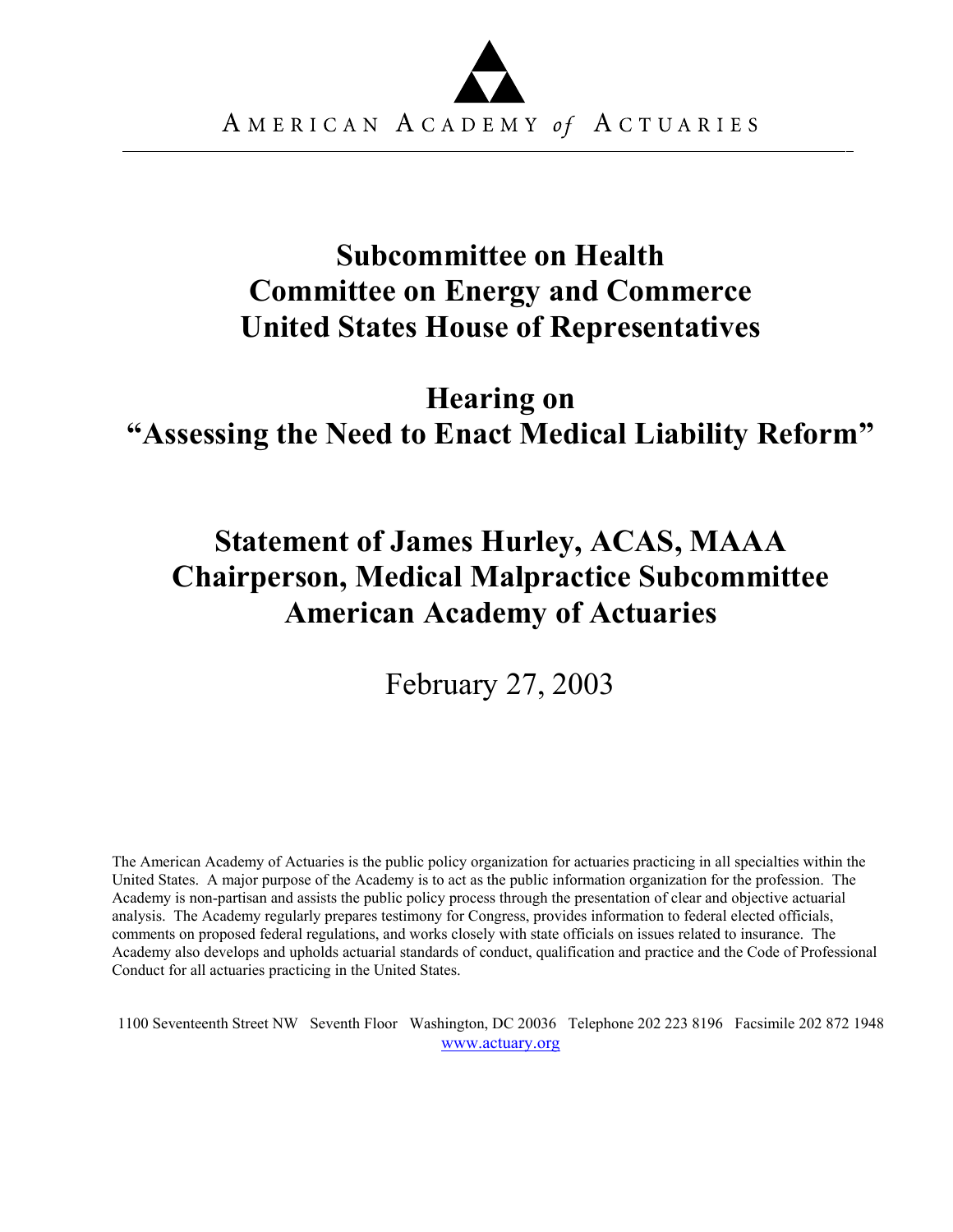## **INTRODUCTION**

The American Academy of Actuaries appreciates the opportunity to provide comments on issues related to patient access to health care and, in particular, the availability and pricing of medical malpractice insurance. The Academy hopes these comments will be helpful as Congress considers related proposals.

This testimony discusses what has happened to medical malpractice financial results and its likely effect on rates, tort reform, and some discussion of frequent misconceptions.

## **MEDICAL MALPRACTICE – WHAT HAS HAPPENED?**

The medical malpractice insurance marketplace is in serious turmoil after an extended period of reported of high profitability and competitiveness during the 1990s. This turmoil began with serious deterioration in financial results, continued with some consequences of these results and, at least at this point, gives rise to an uncertain future. Industry-wide financial results reflect a 2001 combined ratio (the measure of how much of a premium dollar is dedicated to paying insurance costs of the company in a calendar year) that reached 153 percent and an operating ratio (reducing the combined ratio for investment income) of about 135 percent; the worst results since separate tracking of this line of business began in 1976. Projections for 2002 are for a lower combined ratio of approximately 140 percent and probable lesser improvement in the operating ratio. This follows 1999 and 2000 operating ratios of 106 percent.

The consequences of these poor financial results are several. Insurers have voluntarily withdrawn from medical malpractice insurance (e.g., St. Paul, writer of approximately nine percent of total medical malpractice insurance premium in 2000) or have selectively withdrawn from certain marketplaces or segments of medical malpractice insurance. In addition, several insurers have entirely withdrawn due to poor financial results (e.g., Phico, MIIX, Frontier, Reciprocal of America, some of which are under regulatory supervision). Overall, premium capacity has been reduced by more than 15 percent. These withdrawals fall unevenly across the states and generally affect those identified as jurisdictions with serious problems more severely than others.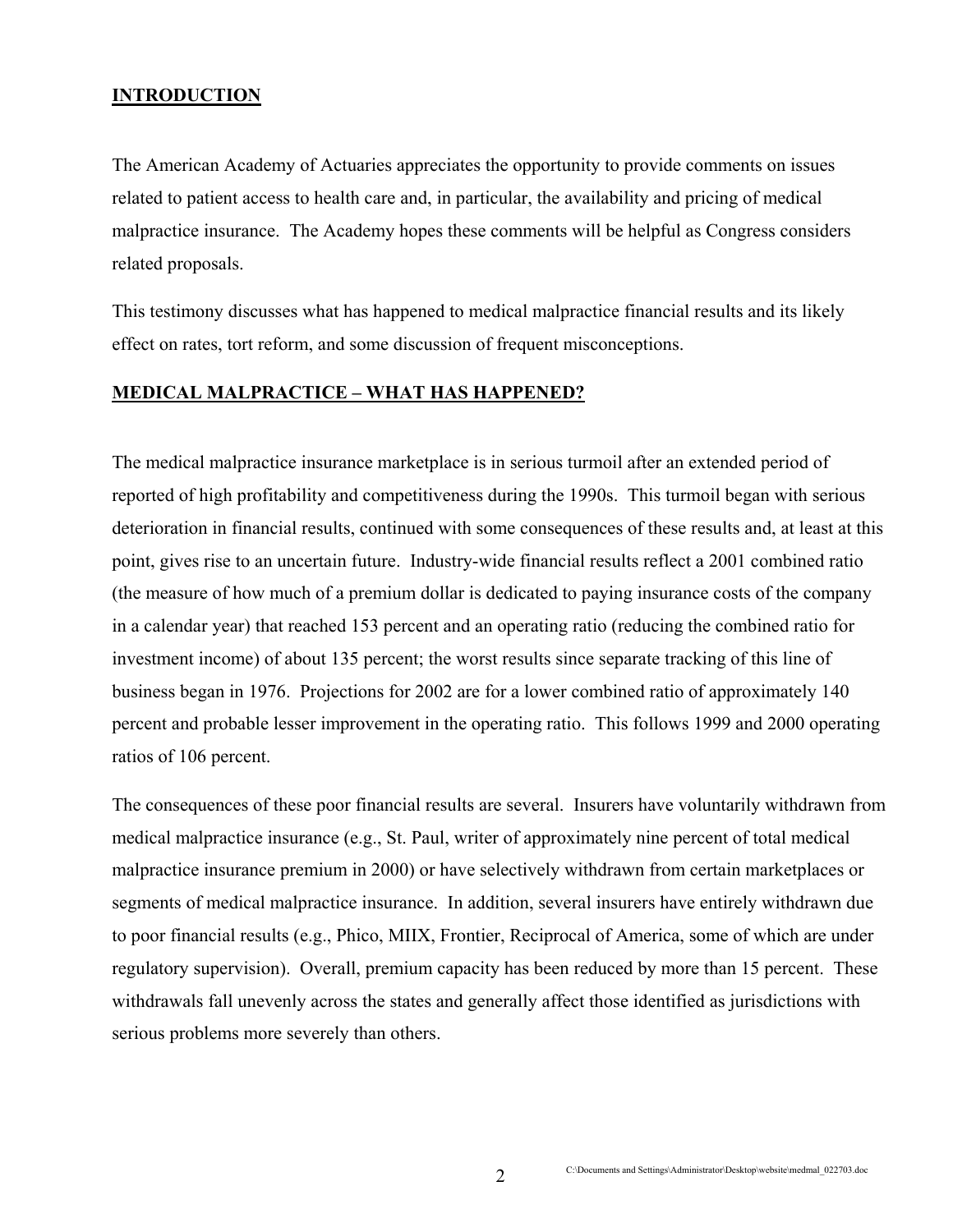Capacity to write business would have decreased even more if not for the fact that much medical malpractice coverage is written by companies specializing in this coverage, some of whom were formed for this specific purpose.

The future outlook is not positive, at least in the short term. Claim costs are increasing more rapidly now than they were previously. Further, the lower interest rate environment would require higher premium rates, even if losses were not increasing. The combined effect is that there are likely to be more poor financial results and additional rate increases.

### **Background**

Today's premium increases are hard to understand without considering the experiences of the last decade. Rates during this time period often stayed the same or decreased relative to the beginning of the period due to several of the following factors:

- Favorable Reserve Development--Ultimate losses for coverage years in the late 1980s and early 1990s have developed more favorably than originally projected. Evidence of this emerged gradually over a period of years as claims settled. When loss reserves for prior years were reduced, income was contributed to the current calendar years, improving financial results (i.e., the combined and operating ratios). That was the pattern during the middle to late 1990s for 30 provider-owned medical malpractice insurers whose results are shown in Chart A. What is evident from that chart is that favorable reserve development (shown as a percentage of premium) was no longer a significant factor in 2001 for these insurers as the effect approached zero. In contrast to the experience of these provider-owned insurers, the prior-year reserves for the total medical malpractice line of business actually deteriorated in 2000 and in 2001.
- Low Level of Loss Trend--The annual change in the cost of claims (frequency and severity) through most of the 1990s was lower than expected by insurers, varying from state to state and by provider type. This coincided with historically low medical inflation and may have benefited from the effect of tort reforms of the 1980s. Rates established earlier anticipated higher loss trends and were able to cover these lower loss trends to a point. As a result, rate increases were uncommon and there were reductions in several states. This was justified in part because the rates established at the beginning of the last decade proved too high, inasmuch as carriers had assumed higher loss trends.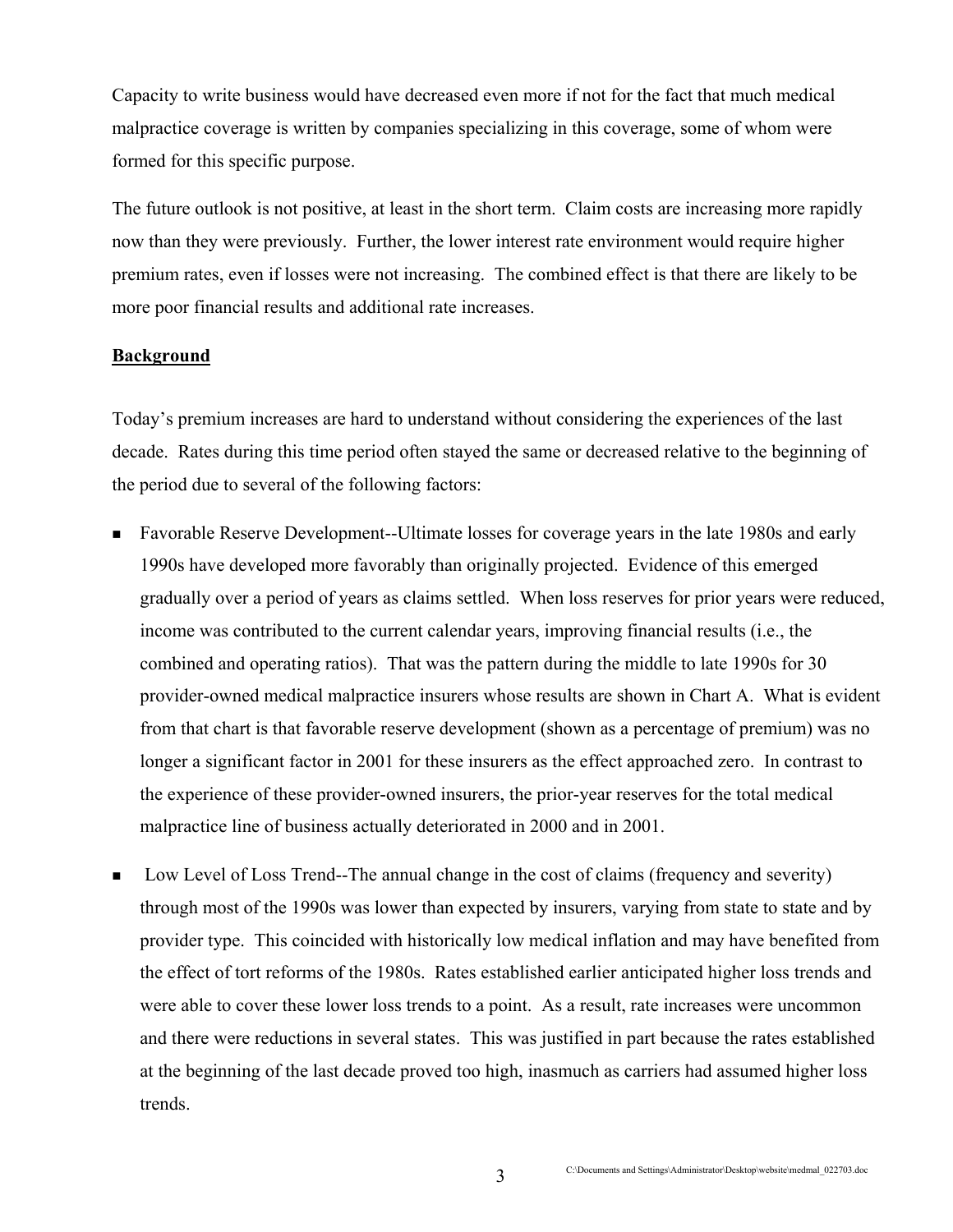Insurers responded to the emerging favorable loss trend in different ways. Some held rates stable and paid policyholder dividends or gave premium discounts. Some reduced filed rates. Others increased rates modestly and tried to refine pricing models to improve overall program equity. In general, however, premium adequacy declined in this period. Collected rates came into line with insurers' costs, but competitive actions pushed rates even lower, particularly in some jurisdictions.

- High Investment Yields--During the 1990s, investment returns produced a real spread between fixed income rates of return and economic inflation. Counter to what some may believe, medical malpractice investment results are based on a portfolio that is dominated by bonds with stock investments representing a minority of the portfolio. Although medical malpractice insurers had only a modest holding of stocks, capital gains on stocks also helped improve overall financial results. These gains improved both the investment income ratio and the operating ratio.
- Reinsurers Helped--Many medical malpractice insurers are not large enough to take on the risks inherent in this line of insurance on their own. The additional capacity provided by reinsurers allows for greater availability of medical malpractice. Similar to what was happening in the primary market, reinsurers reduced rates and covered more exposure, making the net results even better.
- Insurers Expanded Into New Markets--Given the financial results of the early-to-mid-1990s, some insurers expanded into new markets (often with limited information to develop rates). They also became more competitive in existing markets, offering more generous premium discounts. Both actions tended to push rates down.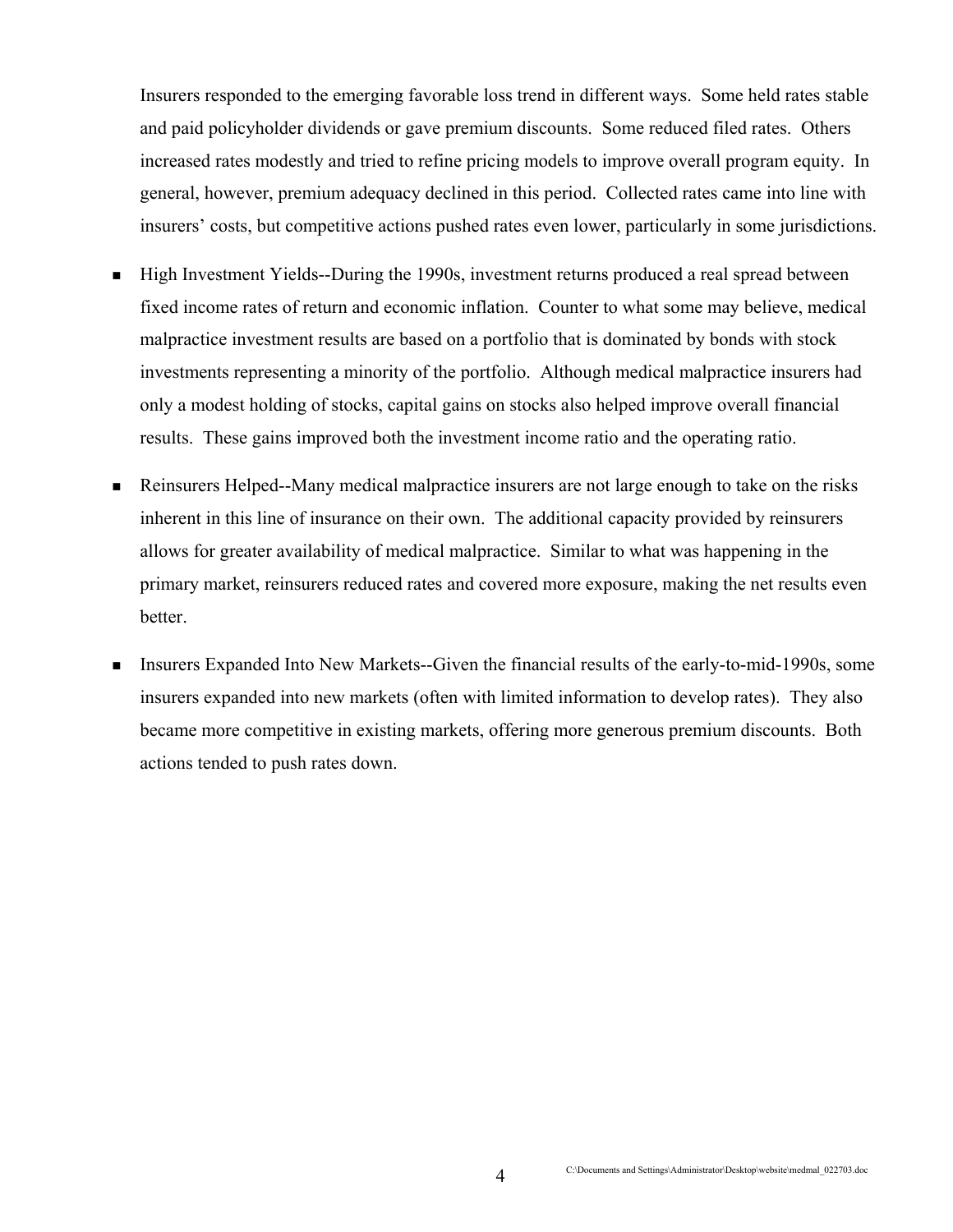## **What Has Changed?**

Although these factors contributed to the profitability of medical malpractice insurance in the 1990s, they also paved the way for the changes that began at the end of the decade.

- **Loss Trend Began to Worsen--Loss cost trends, particularly claim severity, started to increase** toward the latter part of the 1990s. The number of large claims increased, but even losses adjusted to eliminate the distortions of very large claims began to deteriorate. This contributed to indicated rate increases in many states.
- **Loss Reserves Became Suspect--As of year-end 2001, aggregate loss reserve levels for the industry** are considered suspect. Reserve reductions seem to have run their course. As mentioned earlier, the total medical malpractice insurance industry increased reserves for prior coverage year losses in 2000 and 2001, although results vary on a company-by-company basis. Some observers suggest that aggregate reserves will require further increases, particularly if severity trends continue or intensify.
- Investment Results Have Worsened--Bond yields have declined and stock values are down from 1990s highs. The lower bond yields reduce the amount of expected investment earnings on a future policy that can be used to reduce prospective rates. A one percent drop in interest rates can be translated to a premium rate increase of two to four percent (assuming no changes in other rate components) due to the several year delay in paying losses on average. A 2.5 percent drop in interest rates, which has occurred since 2000, can translate into rate increases of between 5 percent and 10 percent. Note that this factor may discourage an insurer from maintaining market presence and also may discourage new entrants.
- The Reinsurance Market Has hardened--Reinsurers' experience deteriorated as their results were affected by increased claim severity and pricing changes earlier in the decade. Because reinsurers generally cover the higher layers of losses, their results are disproportionately influenced by increases in claim severity. This, coupled with the broadly tightened reinsurance market after Sept. 11, has caused reinsurers to raise rates substantially and tighten reinsurance terms for medical malpractice.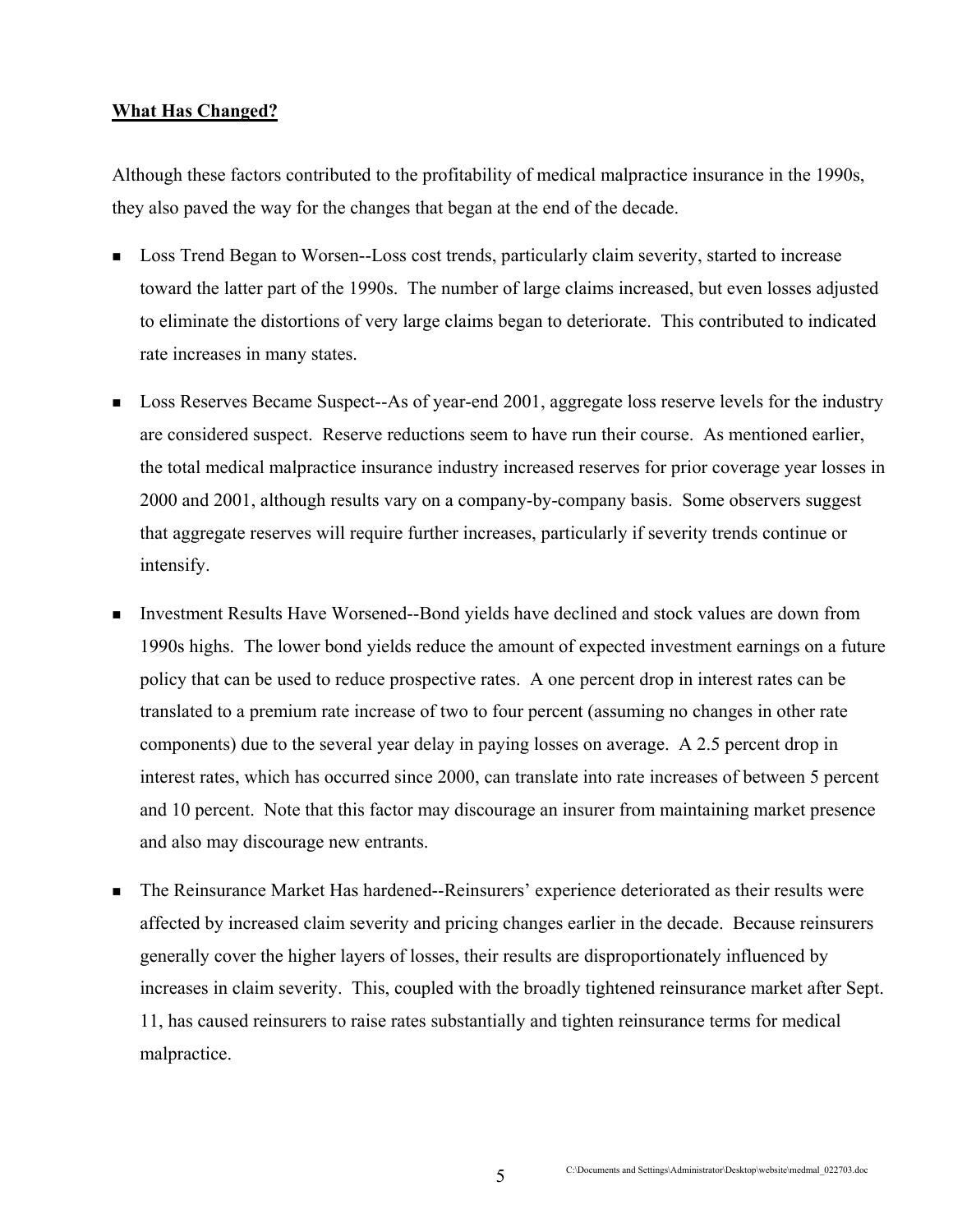The bottom line is that these changes require insurers to increase rates if they are to preserve their financial health and honor future claim payments.

## **The Results**

To obtain a better understanding of the effect of these changing conditions, we focus on the results of 30 specialty insurers that are primarily physician owned or operated and that write primarily medical malpractice business. Their results reflect the dynamics of the medical malpractice line. This sample represents about one-third of the insured exposures in the United States.

These insurers, achieving more favorable financial results than that of the total industry, showed a slight operating profit (four percent of premiums) in 2000. This deteriorated to a 10-percent operating loss in 2001 (see Chart B).

There are two key drivers of these financial results:

 Insurance Underwriting--For these companies, a simplified combined ratio was calculated by dividing calendar year loss and loss adjustment and underwriting expenses by premium. The combined ratios were 124 percent and 138 percent in 2000 and 2001, respectively. That means in 2001, these insurers incurred \$1.38 in losses and expenses for each \$1.00 of premium. The preceding five years were fairly stable, from 110 percent to 115 percent. Deterioration of the loss and loss adjustment expense ratio drove these results; the underwriting expense ratio remained relatively constant (see Chart C).



### **CHART C: COMBINED RATIO**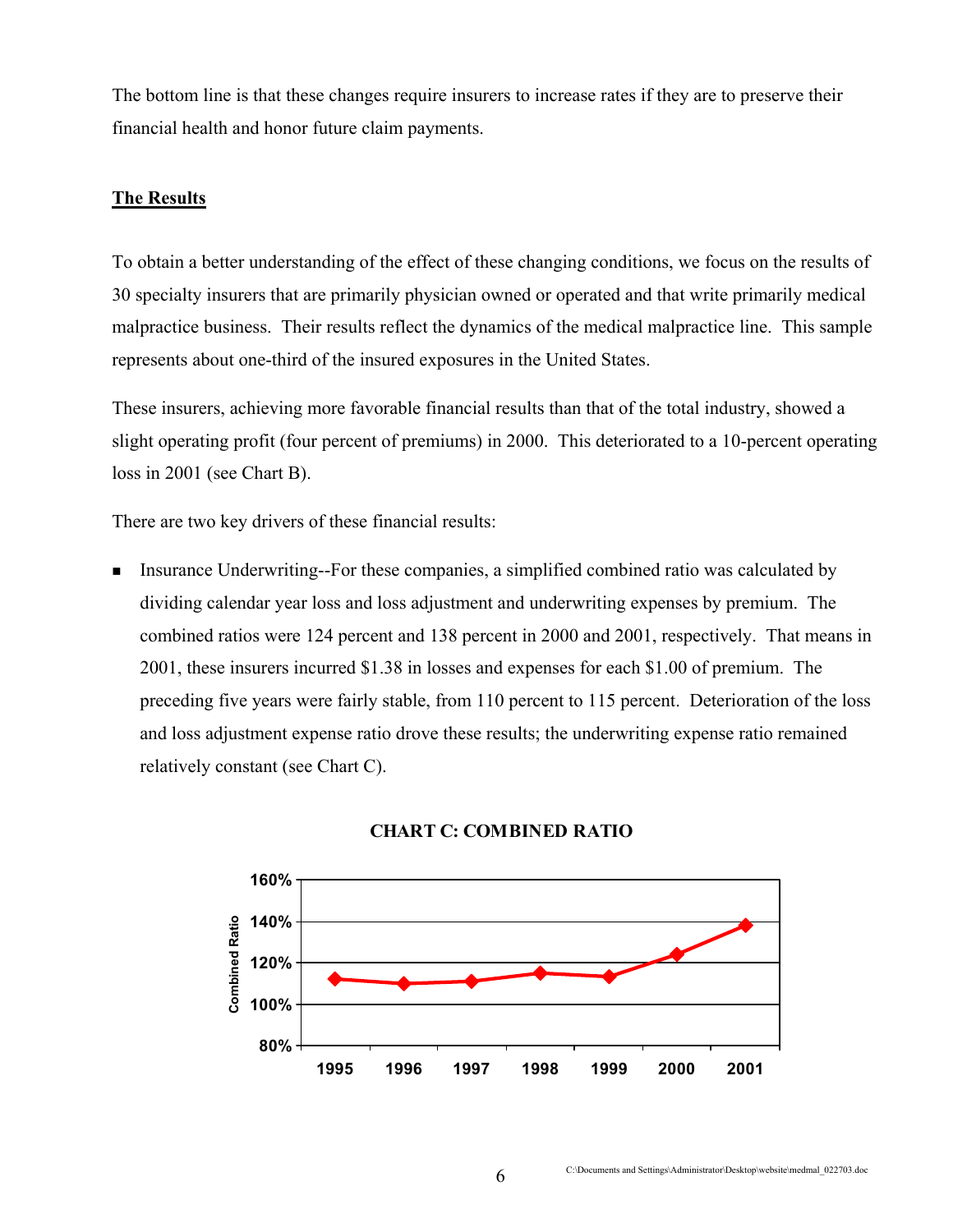Investment Income--Pre-tax investment income (including realized capital gains and losses) derives from policyholder-supplied funds invested until losses are paid as well as from the company capital ('surplus'). The ability of investment income to offset some of the underwriting loss is measured as a percentage of earned premiums. This statistic declined during the measurement period from the mid-40 percent to the mid-30 percent level and, in 2001, to 31 percent (see Chart D).

This offset will continue to decline because (i) most insurer-invested assets are bonds, many of which were purchased before recent lower yields, and interest earnings do not yet fully reflect these lower yields; and (ii) the premium base is growing due to increased rates and growth in exposure. Invested assets are not increasing as rapidly as premium and, therefore, investment income as a percentage of premium will decline.

The effect of these results on surplus is reflected in Chart E, which shows the percent change in surplus from one year to the next. Surplus defines an insurer's capacity to write business prospectively and to absorb potential adverse loss development on business written in prior years (see Chart E).

### **TORT REFORM**

Some states enacted tort reform legislation after previous crises as a compromise between affordable health care and an individual's right to seek recompense. The best known is the Medical Injury Compensation Reform Act or MICRA, California's tort reform package. Since MICRA's implementation in 1975, California has experienced a more stable marketplace and lower premium increases than have most other states.

Tort reform has been proposed as a solution to higher loss costs and surging rates. Many are suggesting reforms modeled after California's MICRA, although some have cautioned against modifying the MICRA package. The Academy, which takes no position for or against tort reforms, has previously reviewed and commented on this subject. Based on research underlying the issue, we observe the following: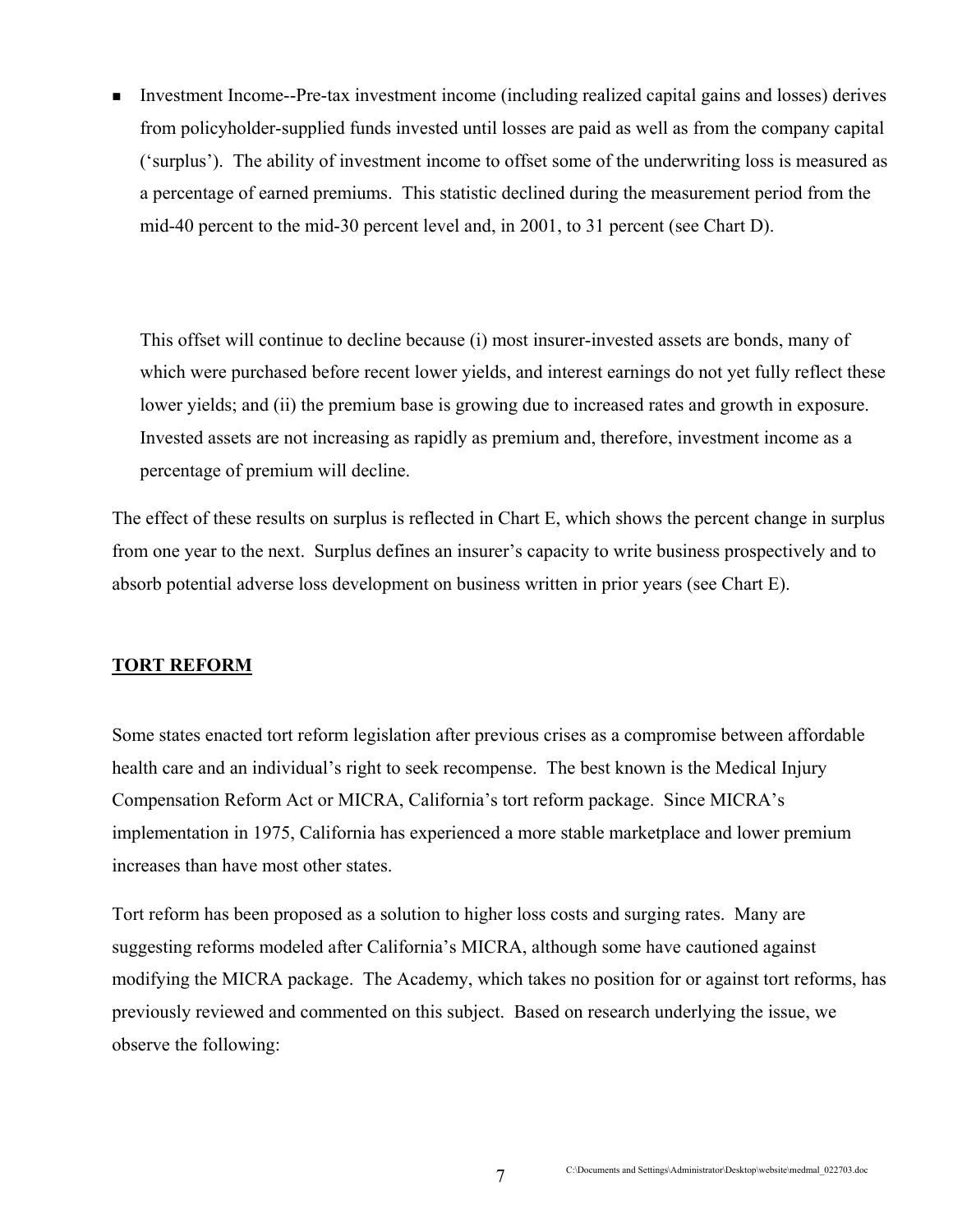- A coordinated package of tort reforms is more likely than individual reforms to achieve savings in malpractice losses and insurance premiums.
- Key among the reforms in the package are a cap on non-economic awards (on a per-event basis and at some level low enough to have an effect; such as MICRA's \$250,000) and a mandatory collateral source offset rule.
- Such reforms may not assure immediate rate reductions, particularly given the size of some increases being implemented currently, as the actual effect, including whether or not the reforms are confirmed by the courts, will not be immediately known.
- **These reforms are unlikely to eliminate claim severity (or frequency) changes but they may mitigate** them. The economic portion of claims is not affected if a non-economic cap is enacted. Thus rate increases still will be needed.
- These reforms should reduce insurer concerns regarding dollar awards containing large, subjective non-economic damage components and make the loss environment more predictable.
- Poorly crafted tort reforms could actually increase losses and, therefore, rates.

## **FREQUENT MISCONCEPTIONS**

In closing, it might be helpful to address some frequent misconceptions about the insurance industry and medical malpractice insurance coverage.

*Misconception 1: "Insurers are increasing rates because of investment losses, particularly their losses in the stock market."* 

As we have pointed out, investment income plays an important role in the overall financial results of insurers, particularly for insurers of medical professional liability, because of the long delay between payment of premium and payment of losses. The vast majority of invested assets are fixed-income instruments. Generally, these are purchased in maturities that are reasonably consistent with the anticipated future payment of claims. Losses from this portion of the invested asset base have been minimal, although the rate of return available has declined.

Stocks are a much smaller portion of the portfolio for this Group, representing about 15 percent of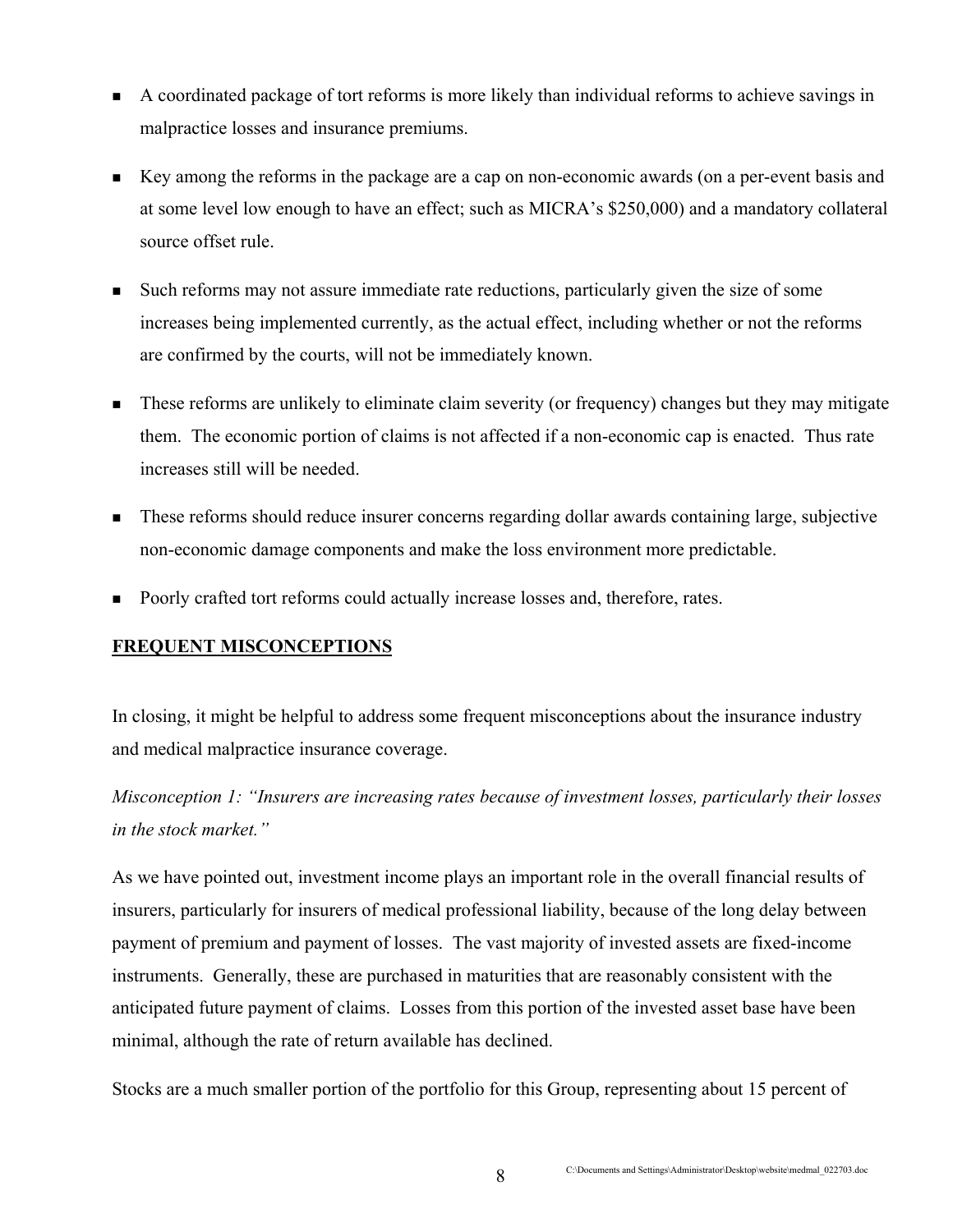invested assets. After favorable performance up through the latter 1990s, there has been a decline in the last few years, contributing to less favorable investment results and overall operating results. Investment returns are still positive, but the rates of return have been adversely affected by stock declines and more so by lower fixed income investment yields.

In establishing rates, insurers do not recoup investment losses. Rather, the general practice is to choose an expected prospective investment yield and calculate a discount factor based on historical payout patterns. In many cases, the insurer expects to have an underwriting loss that will be offset by investment income. Since interest yields drive this process, when interest yields decrease, rates must increase.

#### *Misconception 2: "Companies operated irresponsibly and caused the current problems."*

Financial results for medical liability insurers have deteriorated. Some portion of these adverse results might be attributed to inadequate knowledge about rates in newly entered markets and to being very competitive in offering premium discounts on existing business. However, decisions related to these actions were based on expectations that recent loss and investment markets would follow the same relatively stable patterns reflected in the mid-1990s. As noted earlier, these results also benefited from favorable reserve development from prior coverage years. Unfortunately, the environment changed on several fronts — loss cost levels increased, in several states significantly; the favorable reserve development ceased; investment yields declined; and reinsurance costs jumped.

While one can debate whether companies were prudent in their actions, today's rate increases reflect a reconciliation of rates and current loss levels, given available interest yields. There is no added cost for past mispricing. Thus, although there was some delay in reconciling rates and loss levels, the current problem reflects current data.

## *Misconception 3: "Companies are reporting losses to justify increasing rates."*

This is a false observation. Companies are reporting losses primarily because claim experience is worse than anticipated when prices were set. Several companies have suffered serious adverse consequences given these financial results, including liquidation or near liquidation. Phico, MIIX, Frontier and, most recently, the Reciprocal of America, are all companies forced out of the business and in run-off due to underwriting losses. Further, the St. Paul Cos., formerly the largest writer of medical malpractice insurance, is now in the process of withdrawing from this market. One reason for